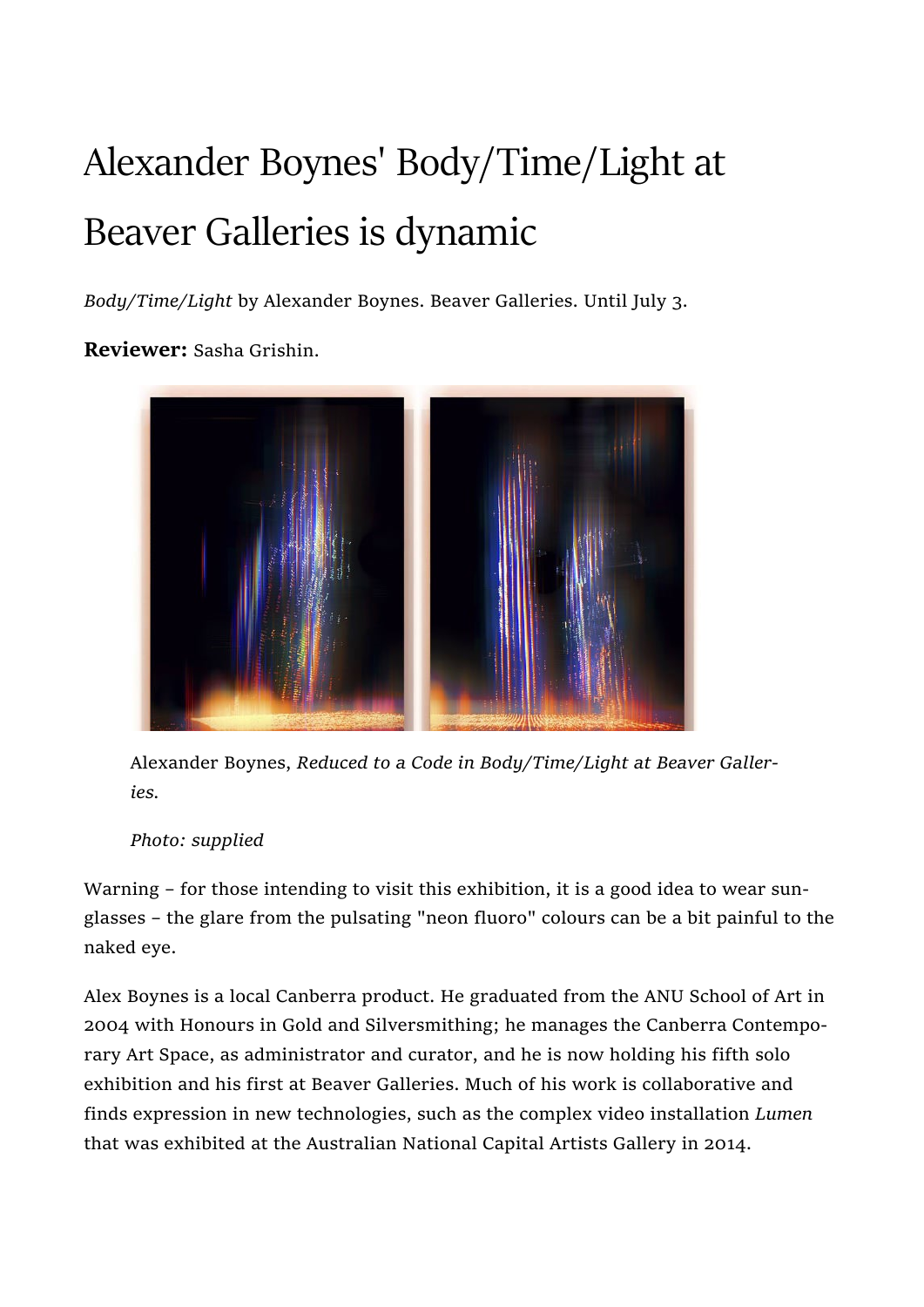

Stray Light by Alexander Boynes in Body/Time/Light at Beaver Galleries.

## Photo: supplied

In this exhibition, he collaborates with the Indigenous communities in the Djelk Indigenous Protected Area in Arnhem Land, as part of his Arnhembrand project, and, as part of the PRAXIS project, with two Perth-based artists, his sister, Laura Boynes, who is a dancer and choreographer, and Tristen Parr, an acoustic and electric cellist and composer.

The common ingredient throughout this exhibition is the preoccupation with dynamic movement, a form of frozen dance suspended in time and light, where the body is a carrier of both narrative and emotional content. If one leaves aside the titles, it is somewhat difficult to differentiate the two series of work. All of the images are resolved as a type of manipulated transfer print, where the bodies in motion are captured as somewhat jagged energy fields in fluorescent enamel paint with auras left around them suggesting a pulsating neon sign. These composite paintings on acrylic, backed with sheets of aluminium, are presented unframed and suspended off the wall. In this show, lighting is everything and the panels glow and radiate light depending on the surrounding light sources.

The different size panels are quite effective, but stronger on a larger scale, as in Stray light, Everywhen and Reduced to a code, whereas the miniature panels develop a sense of decorativeness and ornamentation. They could be even more effective on a larger